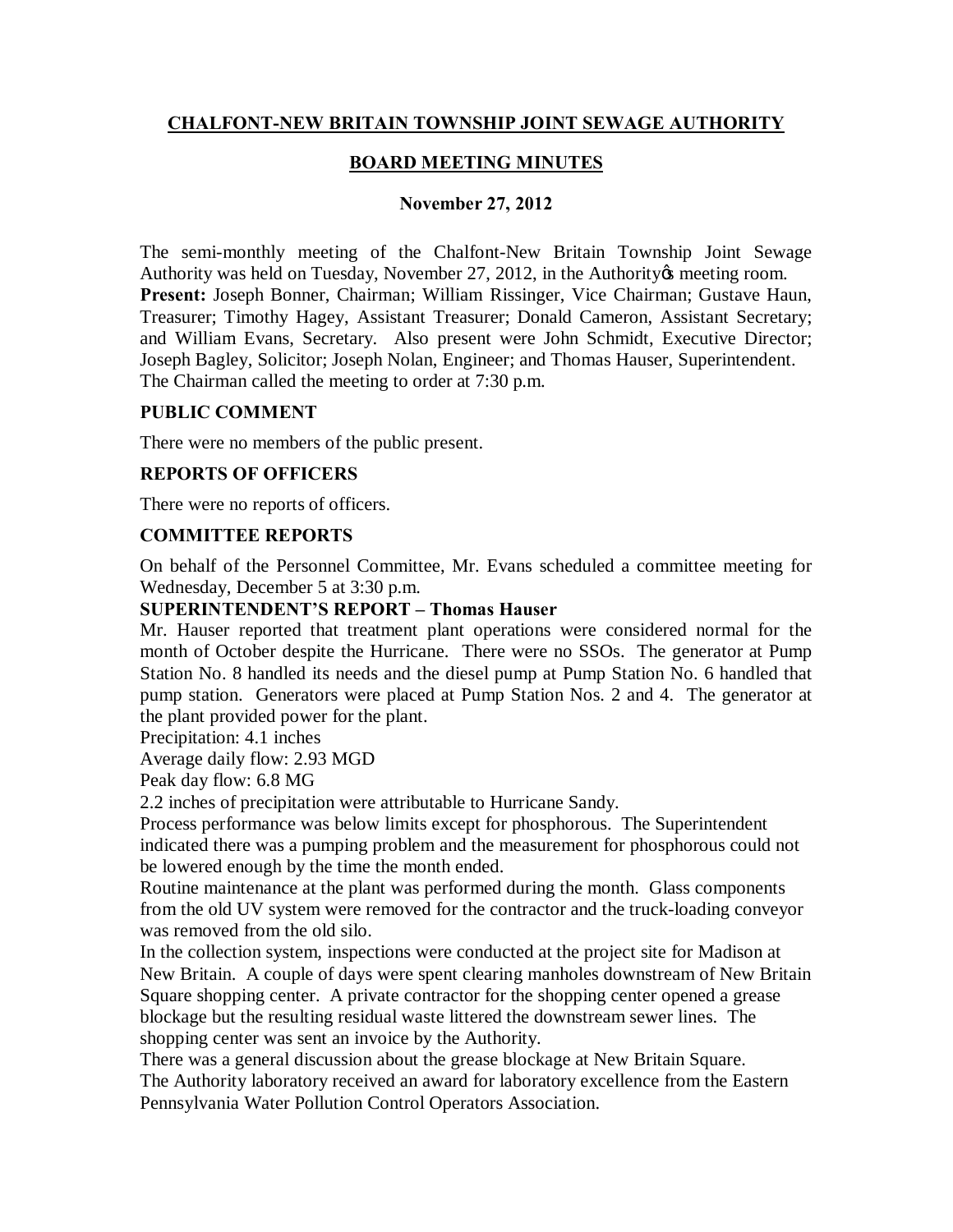In response to a question, Mr. Hauser indicated that approximately 20-30% of the Authority *is* sewer lines had been televised.

# **EXECUTIVE DIRECTOR'S REPORT – John E. Schmidt**

Mr. Schmidt summarized the status of his COSTARS vehicle search. Mr. Schmidt reported on the availability of a Chevy Equinox at Chapman Chevy in Philadelphia with a COSTARS price of \$24,018. Mr. Schmidt is trying to contact Fred Beans about a Ford Escape and to determine if they have a Chevy Equinox available under the COSTARS program.

**MOTION:** It was **MOVED** by Mr. Rissinger and **SECONDED** by Mr. Haun to authorize the purchase of a vehicle for the Executive Director is official use under the COSTARS program with the price not to exceed \$25,000. The Motion was unanimously adopted.

Mr. Schmidt reported on St. James Church, which may be purchased by a non-profit community center. The Church had one existing EDU. The purchaser is looking to have 50 employees or people occupy the site. The not-for-profit is requesting a waiver of tapping fees. There was a discussion among the Board members regarding the general policy against waiver of tapping fees. The consensus of the Board was to not waive tapping fees for the non-profit.

Mr. Schmidt reported that a website announcement for the sewer rate increase is being worked on. Mr. Schmidt hoped to have it on the website by next week.

A general discussion ensued regarding the sewer rate increase.

Mr. Schmidt reported that the MuniciPAY face-to-face demonstration was postponed because MuniciPAY does not provide live demos. Instead, MuniciPAY provides a web demonstration on a conference call and does so only during the day. The Finance Committee will meet on a mutually agreed-upon date and time for an information gathering session with MuniciPAY.

Mr. Schmidt reported that the Authority will be doing the Give-a-Christmas donation again this year. Donations will be collected at the next Board meeting.

### **ENGINEER'S REPORT – Joseph Nolan, P. E.**

Mr. Nolan provided an update on the Phase II plant expansion construction. The contractor continued work on the A and B tanks, cut out all the walls and formed up supports. The electrical contractor will be providing a schedule. Mr. Nolan indicated that the work so far is good.

Mr. Nolan reviewed with the Board that he had distributed the annual consulting engineer the report last meeting and asked for any comments. No comments were provided by the Board.

**MOTION:** It was **MOVED** by Mr. Evans and **SECONDED** by Mr. Rissinger to approve the consulting engineer the report. There was a brief discussion concerning insurance coverage for facilities and sewer lines. The Motion was unanimously adopted.

Mr. Nolan reported that comments had been received from DEP on the Authority os Chapter 94 report for 2011. The review letter from DEP focused on SSOs and requested a comprehensive plan for infiltration investigation and removal. The Authority had 18 SSOs during 2011. Twelve (12) of the SSOs were related to Hurricane Irene and Tropical Storm Lee. Half of the remaining SSOs were on privately-owned land and not the responsibility of the Authority, the others have had the problems corrected. Mr. Nolan